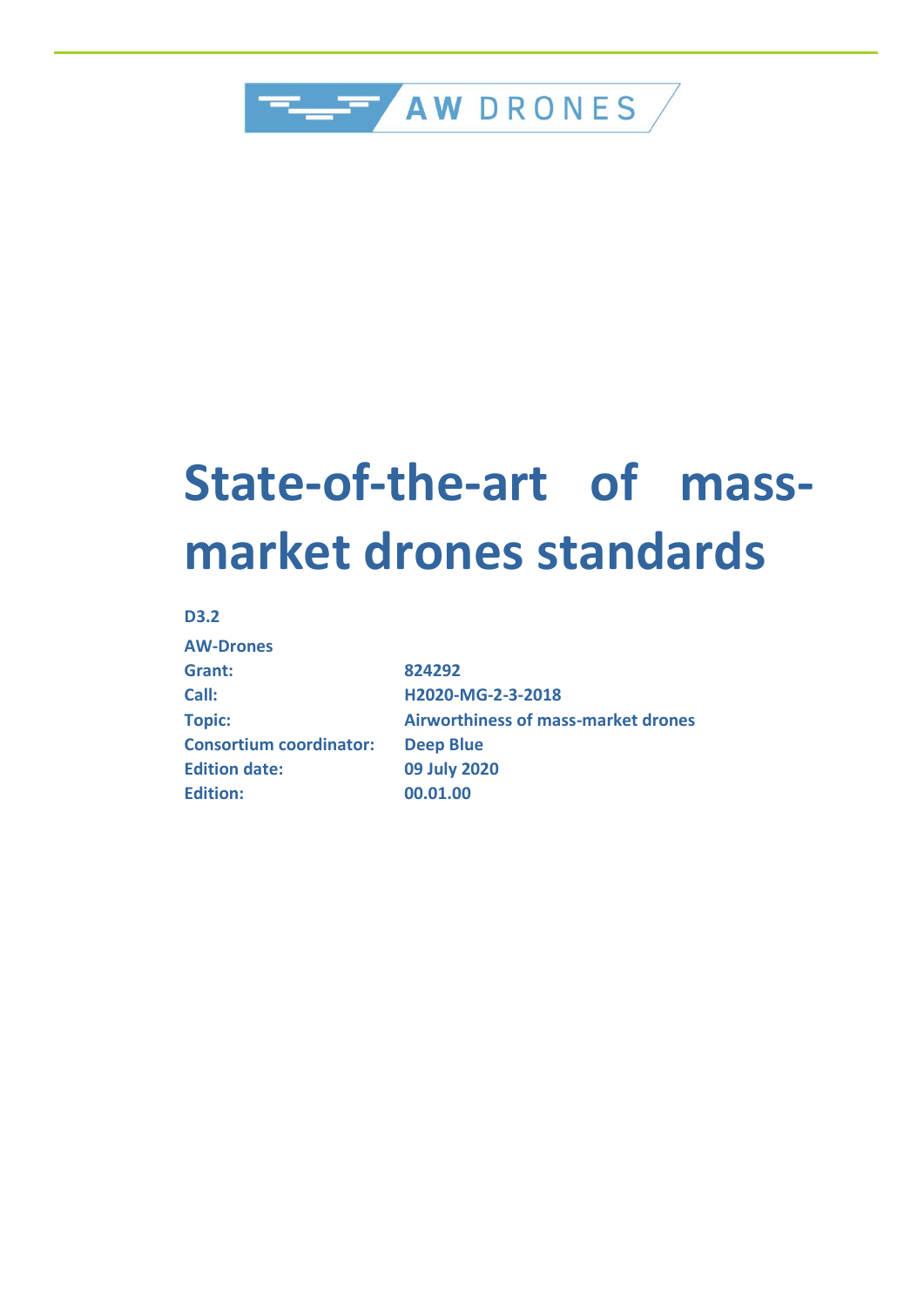

### **Authoring & Approval**

| <b>Authors of the document</b>           |                         |            |  |  |  |  |
|------------------------------------------|-------------------------|------------|--|--|--|--|
| Name/Beneficiary                         | Position/Title          | Date       |  |  |  |  |
| Sebastian Cain/DLR                       | Project member, WP Lead | 29/06/2020 |  |  |  |  |
| <b>Reviewers internal to the project</b> |                         |            |  |  |  |  |
| Name/Beneficiary                         | Position/Title          | Date       |  |  |  |  |
| Damiano Taurino/DBL                      | Project coordinator     | 09/07/2020 |  |  |  |  |
| Marco Ducci/DBL                          | Project member          | 09/07/2020 |  |  |  |  |

### **Rejected By - Representatives of beneficiaries involved in the project**

| Name/Beneficiary<br>Position/Title | Date |
|------------------------------------|------|
|------------------------------------|------|

#### **Document History**

| Edition  | Date       | <b>Status</b> | Author         | Justification                                                 |
|----------|------------|---------------|----------------|---------------------------------------------------------------|
| 00.00.01 | 29/06/2020 | Draft         | Sebastian Cain | Update for 2 <sup>nd</sup> Iteration of Document              |
| 00.01.00 | 09/07/2020 | Final         | Sebastian Cain | Finalized Update for 2 <sup>nd</sup> Iteration of<br>Document |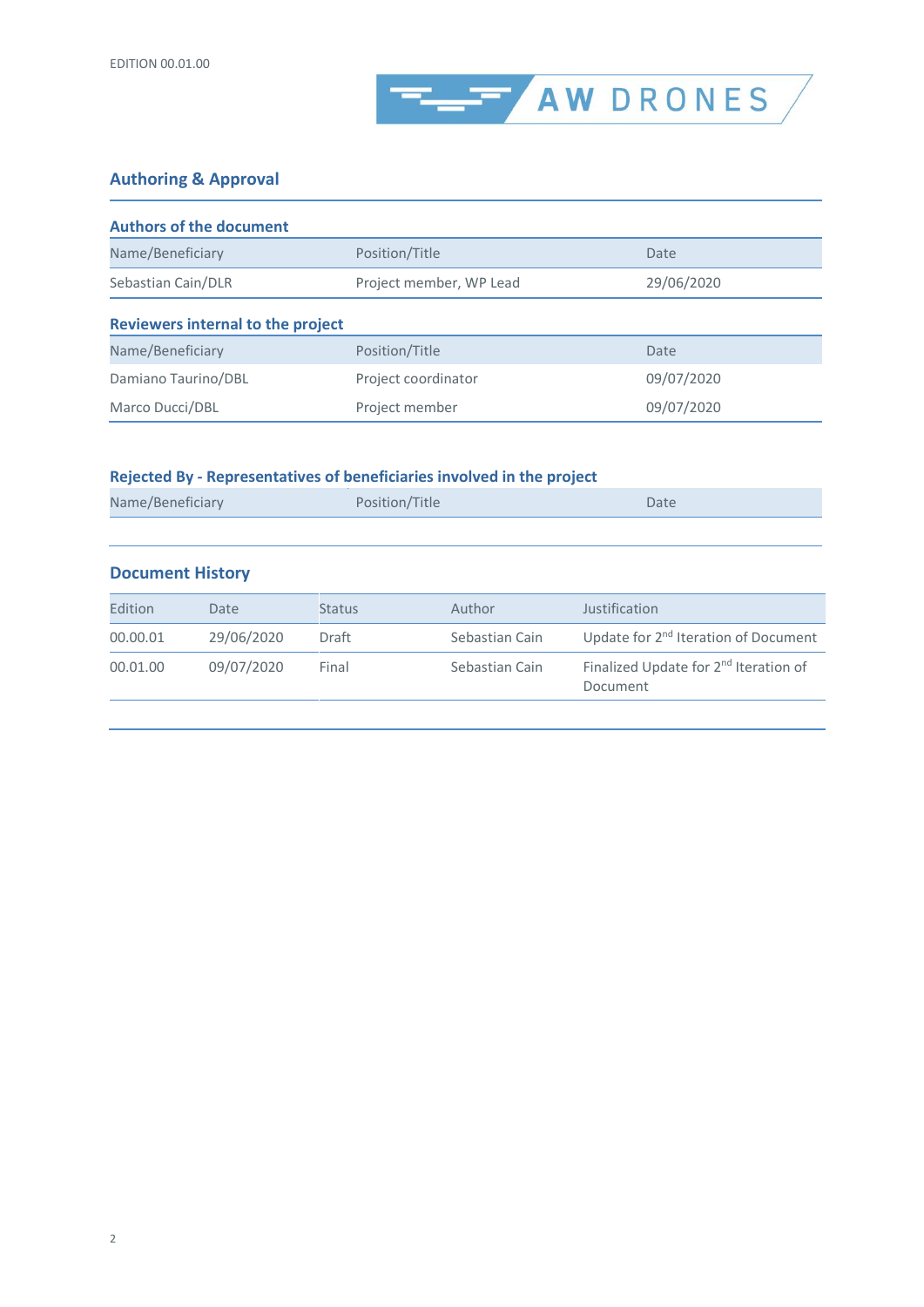D3.1 STATE-OF-THE-ART OF MASS-MARKET DRONES STANDARDS This deliverable is part of a project that has received funding from the European Union's Horizon 2020 Research and Innovation programme under grant agreement no. 824292

# **AW-Drones**

### <span id="page-2-0"></span>**Abstract**

This document summarizes the data collection and structuring work that was performed as a part of work package 3 of the AW-Drones project. The purpose for the data collection effort and the overall approach is presented. Furthermore, the structure of the data collection document and its content relating to drone standards is explained. It will give an overview of what kind of data is being collected, how the data is categorized and how it is mapped to the ongoing regulatory process for UAS. This document concludes with an outlook to the further work of the project on the state of the art of standards documents.

The initial version of this document (D3.1) presented the first data collection and a 'mapping' of the standards to airworthiness requirements. This 2<sup>nd</sup> iteration of the document describes the updated status of the data collection, including the feedback of assessment data and the approach to include U-Space requirements.

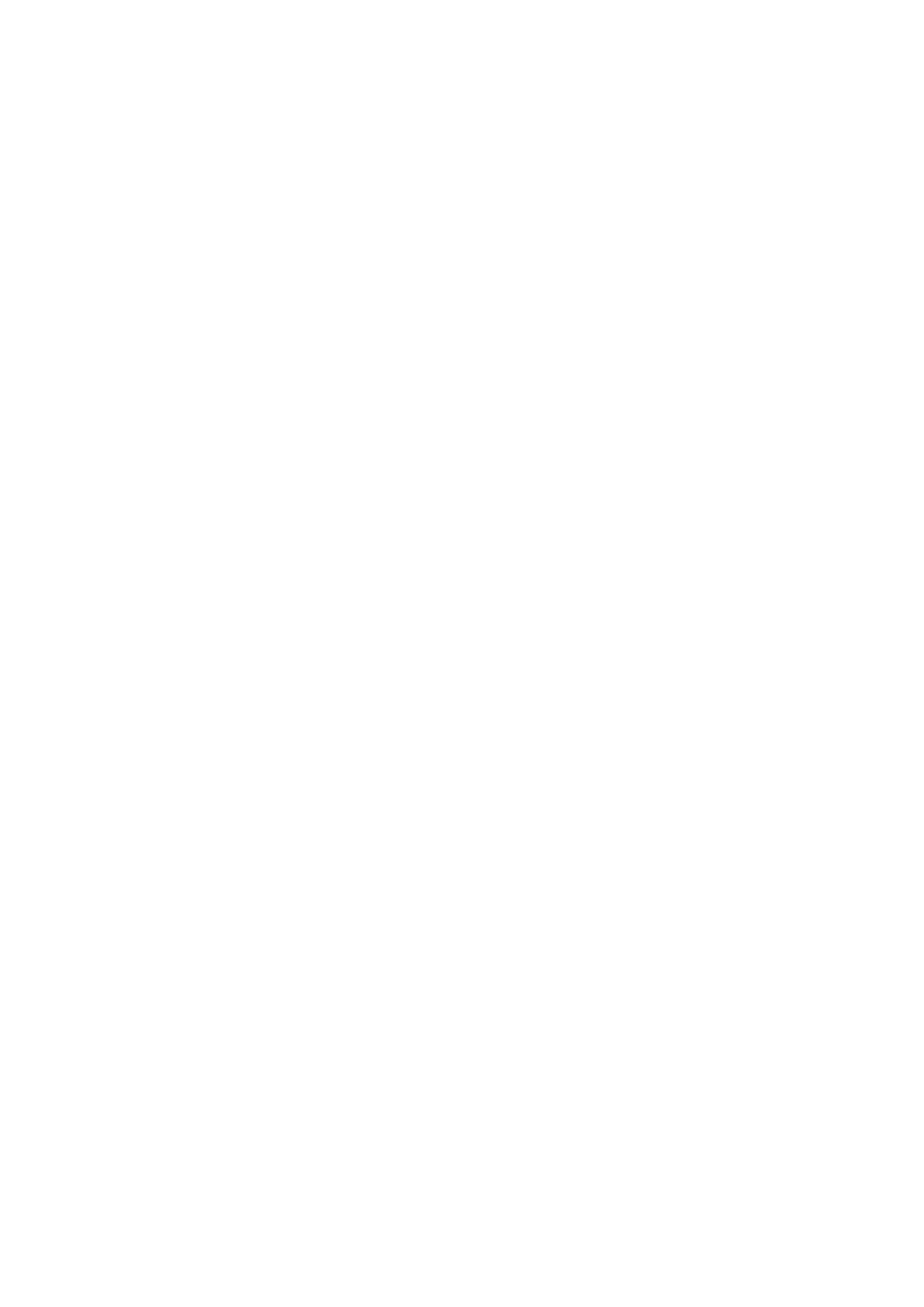

### **Table of Contents**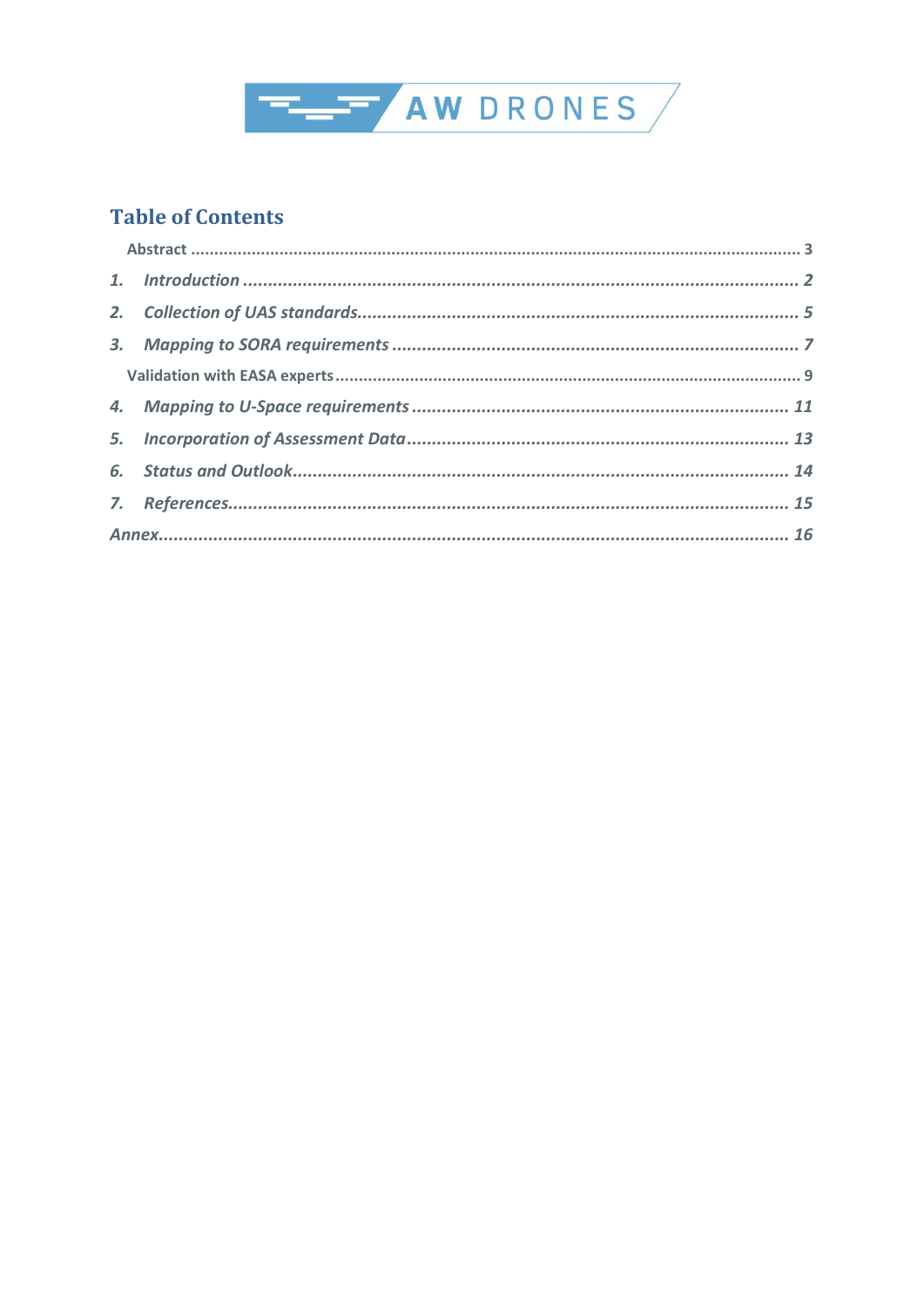

# <span id="page-5-0"></span>**1. Introduction**

The lack of clear standards is holding back the development of drone-related business, both at a global level and in Europe. Several studies and surveys identify a reliable regulatory and standardization framework as one of the main potential boosters for the drone business. Therefore, to foster the growth of a safe drone usage, there is a need to implement coherent and interoperable global standards and regulations for drones in the EU. The European Union's Horizon 2020 Research and Innovation Program funded AW-Drones to tackle these issues and guide future EU drone regulation.

AW-Drones contributes to harmonize the EU drone regulation and standards, supporting the rulemaking process for the definition of rules, technical standards and procedures for civilian drones to enable safe, environmentally sound and reliable operations in the European Union. In order to achieve this, one of the sub-goals of the project, is to propose and validate a well-reasoned set of technical standards for operations, appropriate for all relevant categories of drones.

A work plan has been formulated to collect and assess existing and planned standards. The effort is split into three work packages (WP):

- WP2 Development of a methodology for categorization and assessment
- WP3 Collection and categorization of standards that might be applicable for UAS
- WP4 Assessment of these standards to evaluate their feasibility to support this process in order to derive a set of standards that are validated and found applicable

This deliverable will give an overview about the second aforementioned point (WP3). It refers directly to a document called 'Collection of UAS standards' which contains the actual data and will be explained in the next section.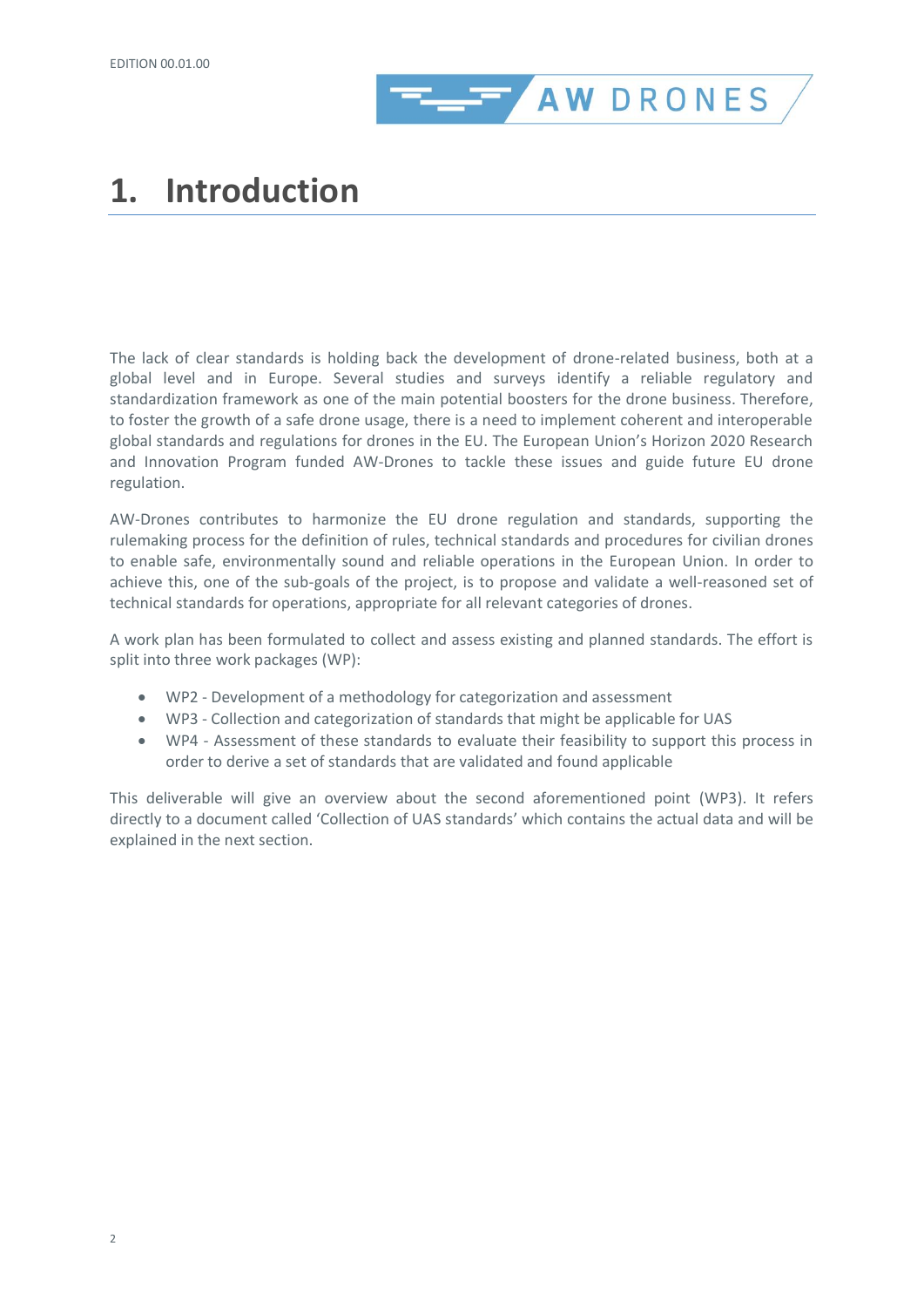

**AW DRONES** 

**Figure 1-1: data collection input and involved partners**

The figure above gives an overview about how the data collection work is linked to other parts of the project. The work package is led by DLR with strong contributions by all partners. They provided:

- Expertise and background knowledge on collecting UAS related standards
- Support on the categorization and assessment of the standards

During the project kick-off meeting it was discussed and decided that the focal point of the project should be to support the ongoing process in EU and EASA as best as possible [\[1\].](#page-18-1) It was agreed that the data collection should have a high bandwidth and especially cover specific category drones as this class of drones is applicable to many use-cases. The regulatory process is ongoing and there should be numerous standards which might be applicable to act as an Acceptable Means of Compliance (AMC) in the later process.

As the JARUS Specific Operations Risk Assessment (SORA) process is now adapted into a regulatory framework with ED2019/947 [\[2\]](#page-18-2) it was decided [\[1\]](#page-18-1) that the categorization shall be made in accordance with the SORA process with focus on the Specific category up to SAIL 4 for the first iteration of the data collection. More specifically, the standards shall be linked to the OSOs and ground/air risk mitigations that are proposed by SORA. This will be a first step for the assessment of a standard as a possible AMC to this OSO/mitigation and the input to WP 4. Furthermore from the number and general data of the standards a first impression of gaps will be visible.

For its second iteration the document and the relation to U-Space it was decided to refer to the recently published EASA opinion on U-Space structure [\[11\]](#page-18-3) and its appendixes [\[12\].](#page-18-4) As the progress of defining the U-Space structure is still ongoing the requirements given are high level requirements and may not be appropriate for the assessment of the standards. However for the mapping of standards to the relevant requirements / topics this input may be used. The identified requirements are described in section [4.](#page-14-0)

The starting point for the collection of data shall be the EUSCG Rolling Development Plan [\[6\]](#page-18-5) as stated in the Grant Agreement [\[4\]](#page-18-6) and in the KOM [\[1\].](#page-18-1) It provides an overview of a large number of UAS standards related to UAS. However this source will be complemented with other data, e.g. ANSI

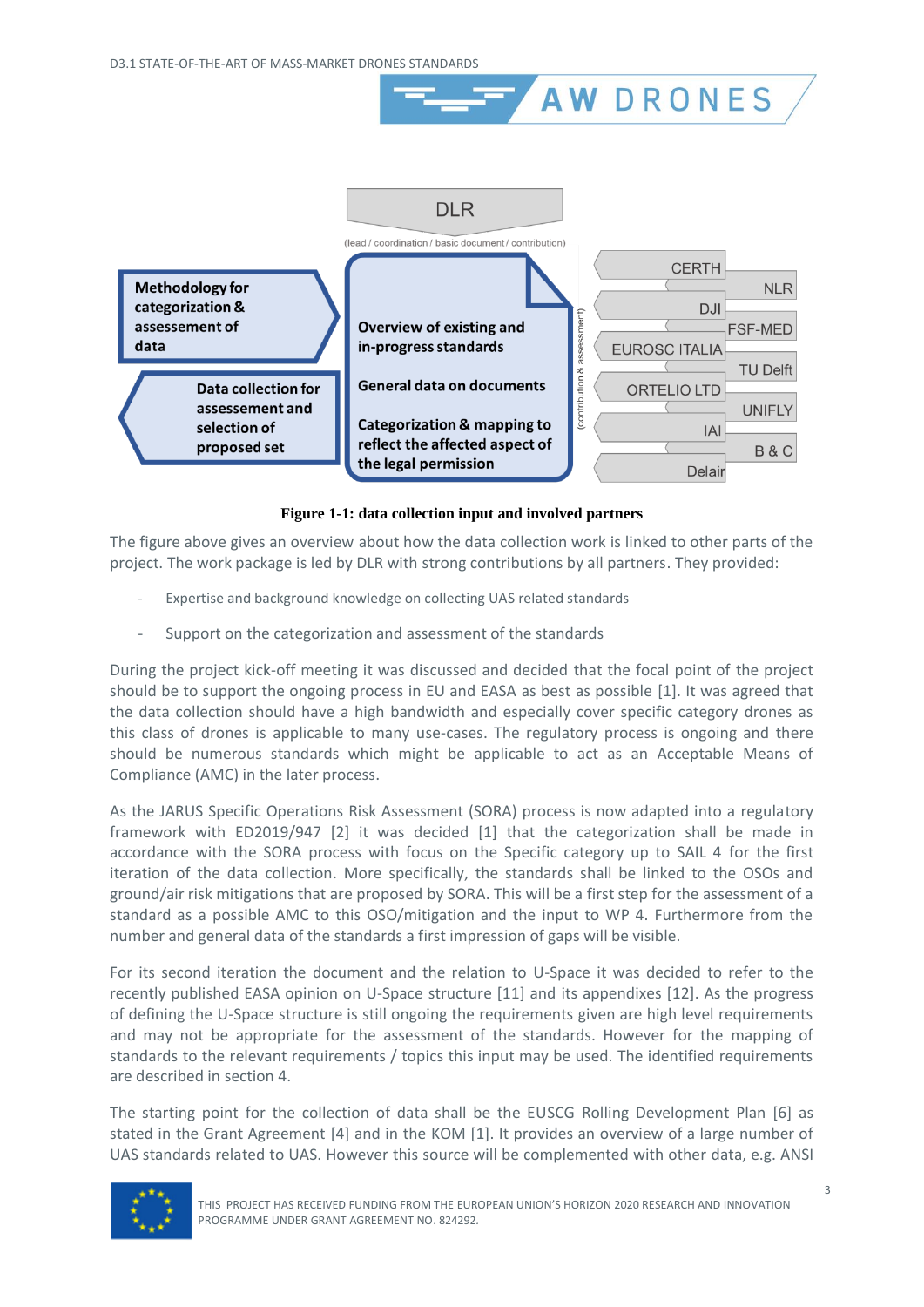

roadmap and own literature studies. There is special importance placed on the collection of UAS related standards from ANSI [\[7\]](#page-18-7) and ASTM [\[8\],](#page-18-8) as they cover a huge amount of documents and are obviously very much complete about the standards by these Standards Design Organizations (SDOs). From the first to the second iteration of the document the data was updated from the SDOs databases for all documents (04/2020). Additionally documents derived from the two EASA workshops and the workshops at EUROCONTROL were added.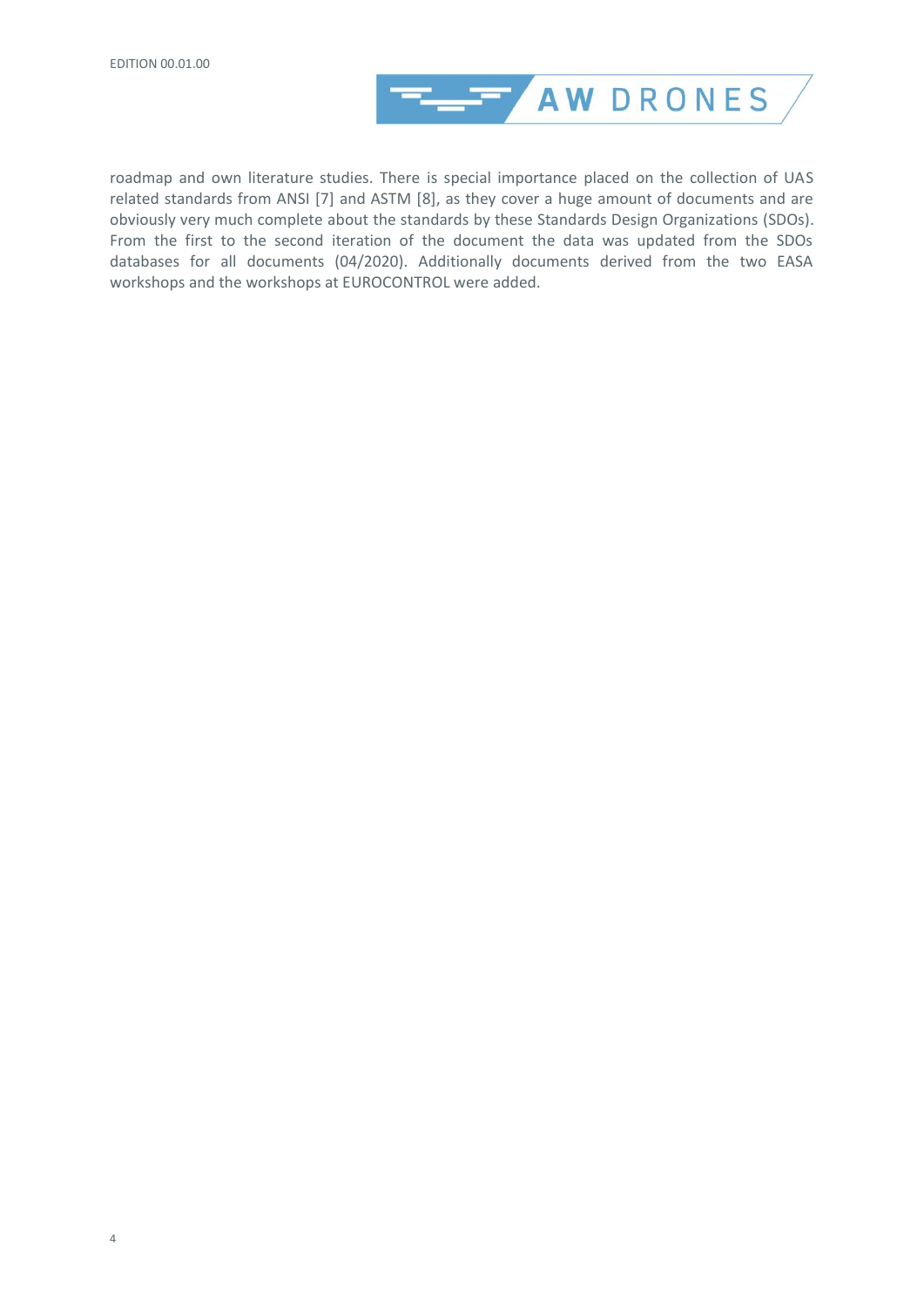# <span id="page-8-0"></span>**2. Collection of UAS standards**

The format of the data collection of UAS standards is an Excel file that contains the standards line wise. The format was chosen as it provides the most flexibility between functionality (e.g. filtering) and a format that can be edited by all partners.

**AW DRONES** 

The header of the file contains several sections that are presented in the schematic below. It contains four sections.

| Data collection of drone (-related) standards |                                                                                                  |                               |                            |                                                        |  |
|-----------------------------------------------|--------------------------------------------------------------------------------------------------|-------------------------------|----------------------------|--------------------------------------------------------|--|
|                                               | <b>General Data</b>                                                                              | <b>SORA</b>                   | <b>U-Space</b>             | <b>Editorial</b>                                       |  |
| <b>Domain</b><br>Topic   Keywords             | <b>Document Data</b><br>Type $ N^\circ $ Title $ $<br><b>Organization   Status   Description</b> | <b>Requirements</b><br>$^{+}$ | <b>Requirements</b><br>$+$ | Comments/<br>Rationale  <br>Access  <br>Responsibility |  |
| <b>Standards Data and Mapping</b>             |                                                                                                  |                               |                            |                                                        |  |



The first section 'General Data' (blue) contains general data on the document, such as document reference number, responsible SDO and title. Also a short description is included here, if there is any abstract or similar accessible. Furthermore a categorization into a domains and keyword system is made. This is helpful to 'scan' the document for standards in a specific topic, which might be a common use-case for the document. In the first iteration of the data collection a domain and subdomain system was used. From workshop input this was changed to a domain and keywords system. Each standard is assigned to the domain that is most appropriate. Each domain is associated with different keywords that represent subtopics within this domain. A standard can have up to three keywords to characterize its content. For the keyword 'systems and equipment' there are again second level keywords to further detail if necessary. The categorization structure is an input from WP 2 and part of the methodology (as described in D2.1 [\[9\]\)](#page-18-9). It is also included on the second work sheet of the data collection document and in the Annex of this document. The topics that are relevant for UAS regulation are split into domains and keywords.

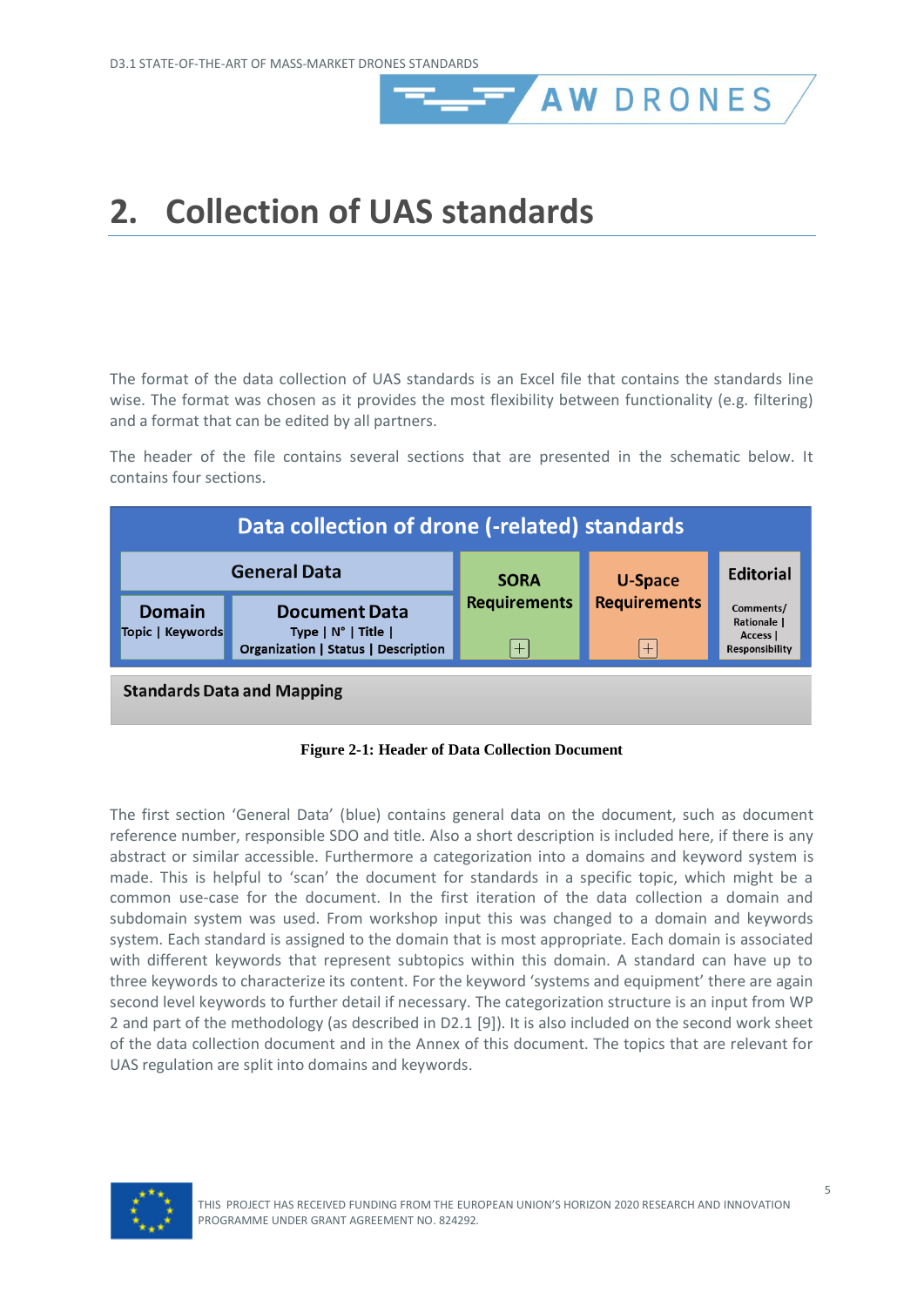

The second section 'SORA Requirements' (green) contains all the OSOs and mitigations that are identified from the SORA process [\[10\].](#page-18-10) The details about this section are given in chapter [3.](#page-10-0)

The third section 'U-Space Requirements' (red) contain the requirements identified from EASA opinion on U-Space structure [\[11\],](#page-18-3) [\[12\].](#page-18-4) The details about this section are given in chapter [4.](#page-14-0)

The last section 'Editing' (grey) contains information which is necessary to do the mapping to the SORA step. The work is distributed among the partners. The partner in charge is recognized as 'responsible' and within the columns for 'mapped it is indicated, if the mapping to SORA or U-Space requirements was performed. Each standard can be complemented with a comment or a short rationale for the mapping. Finally the assessment performed in WP4 is also marked here.

As described before, the basis for data collection is the EUSCG Rolling Development Plan. A first structure of the overview was also derived from this collection. However, the Domains were changed in a later process to the ones derived by WP2.1 Methodology and later updated to the keyword system established by the workshops and included in WP2 updated. The additional data sources are explained above.

The first iteration of the data collection table contained one more section to divide the standards into applicable drone categories open, specific, certified as accepted by EASA with 2019/945 [\[3\]](#page-18-11) and 2019/947 [\[2\].](#page-18-2) As this was found to be redundant with information from SORA requirements and not relevant for U-Space requirements it was removed for the second iteration.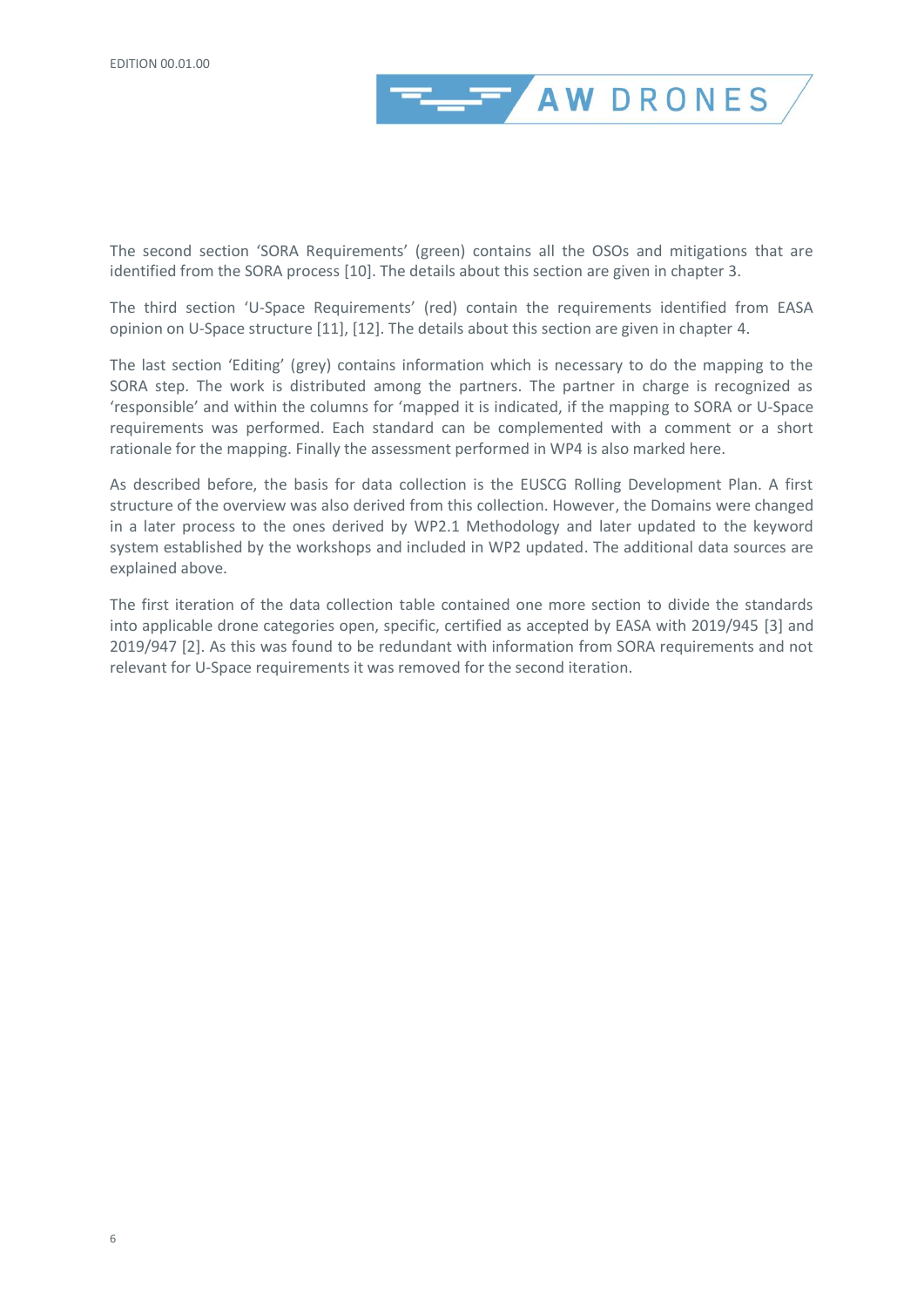# <span id="page-10-0"></span>**3. Mapping to SORA requirements**

As mentioned in the previous chapter the second section of the header represents the Operational Safety Objectives and Mitigations for Ground and Air Risk that are addressed from the current version 2.0 of SORA. A schematic with a detailed view on the subsections of the SORA requirements is shown in [Figure 3-1.](#page-10-1)

AW DRONES

| Data collection of drone (-related) standards |                          |                     |                          |        |                 |         |
|-----------------------------------------------|--------------------------|---------------------|--------------------------|--------|-----------------|---------|
|                                               | <b>SORA Requirements</b> |                     |                          |        |                 | ditoria |
| <b>General</b><br><b>Data</b>                 | Affected OSOs            | <b>Affected GRM</b> | <b>Affected ARM SORA</b> |        | U-Space<br>Req. | ய       |
| $^{+}$                                        | #01  #24                 | M1 [12]   M2   ERP  | Strat   Tact             | STEP#9 | $\overline{+}$  |         |

#### **Figure 3-1: Header of data collection with detailed SORA requirements**

<span id="page-10-1"></span>The OSOs included in the header are shown in [Table 1.](#page-10-2)

<span id="page-10-2"></span>

|  | Table 1: Operational Safety Objectives considered from JARUS SORA process |  |  |  |  |
|--|---------------------------------------------------------------------------|--|--|--|--|
|  |                                                                           |  |  |  |  |

| <b>Technical OSOs</b> | #01                                                              | Ensure the operator is competent and/or proven                   |  |  |  |  |
|-----------------------|------------------------------------------------------------------|------------------------------------------------------------------|--|--|--|--|
|                       | #02                                                              | UAS manufactured by competent and/or proven entity               |  |  |  |  |
|                       | #03                                                              | UAS maintained by competent and/or proven entity                 |  |  |  |  |
|                       | #04                                                              | UAS developed to authority recognized design standards           |  |  |  |  |
|                       | #05                                                              | UAS is designed considering system safety and reliability        |  |  |  |  |
|                       | #06                                                              | C3 link characteristics (e.g. performance, spectrum use) are     |  |  |  |  |
|                       |                                                                  | appropriate for the operation                                    |  |  |  |  |
|                       | #07                                                              | Inspection of the UAS (product inspection) to ensure consistency |  |  |  |  |
|                       |                                                                  | to the ConOps                                                    |  |  |  |  |
| <b>Operational</b>    | Operational procedures are defined, validated and adhered to (to |                                                                  |  |  |  |  |
|                       |                                                                  | address technical issues with the UAS)                           |  |  |  |  |
|                       | #11                                                              | Procedures are in-place to handle the deterioration of external  |  |  |  |  |
|                       |                                                                  | systems supporting UAS operation                                 |  |  |  |  |
|                       | #14                                                              | Operational procedures are defined, validated and adhered to (to |  |  |  |  |
|                       |                                                                  | address human errors)                                            |  |  |  |  |
|                       | #21                                                              | Operational procedures are defined, validated and adhered to (to |  |  |  |  |
|                       |                                                                  | address Adverse Operating Conditions)                            |  |  |  |  |
| Remote<br>crew        | #09                                                              | Remote crew trained and current and able to control the abnormal |  |  |  |  |

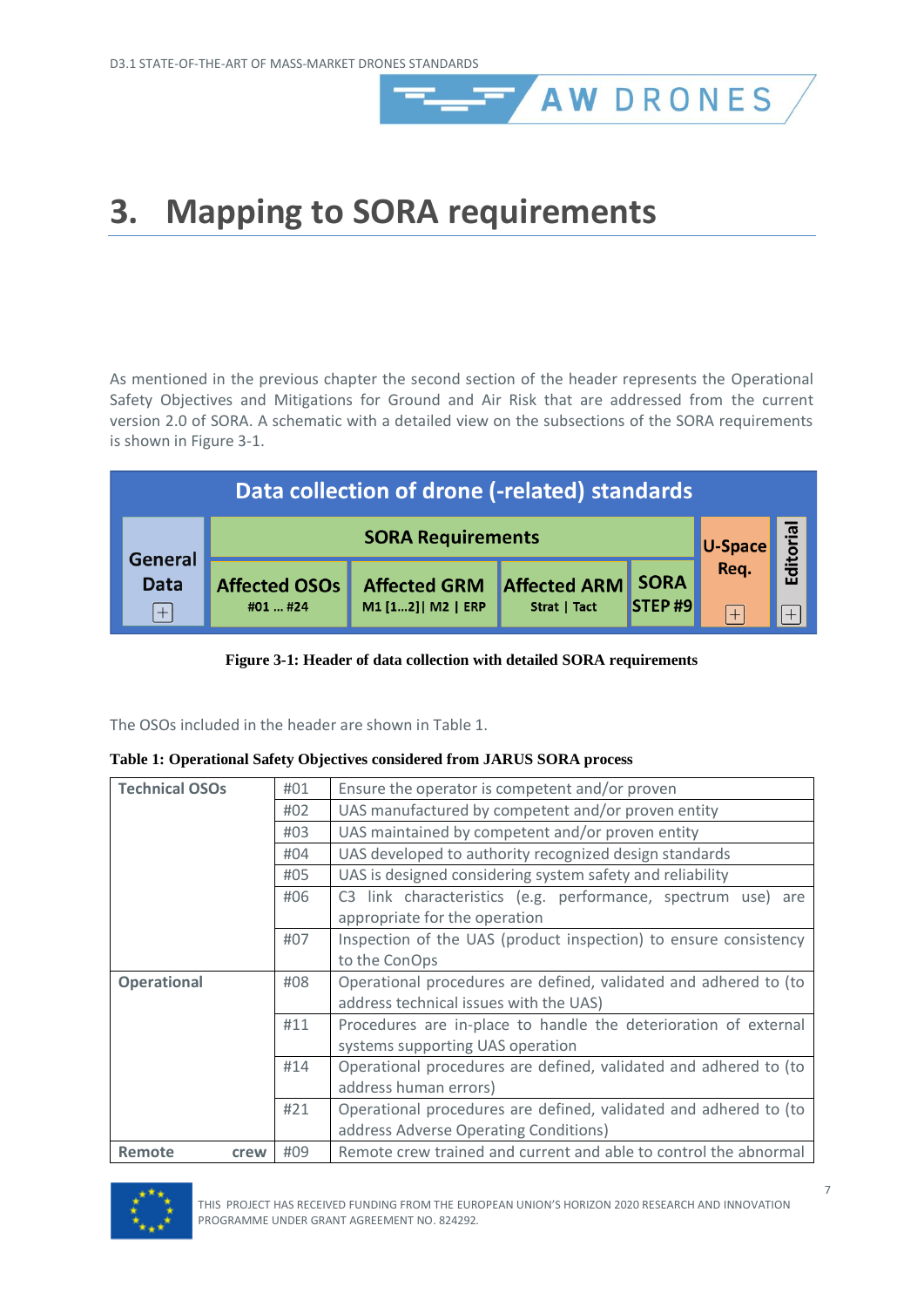

| training                           | and emergency situations (i.e. Technical issue with the UAS)    |                                                                  |
|------------------------------------|-----------------------------------------------------------------|------------------------------------------------------------------|
|                                    | #15                                                             | Remote crew trained and current and able to control the abnormal |
|                                    |                                                                 | and emergency situations (i.e. Human Error)                      |
|                                    | #22                                                             | The remote crew is trained to identify critical environmental    |
|                                    |                                                                 | conditions and to avoid them                                     |
| Safe design                        | #10                                                             | Safe recovery from technical issue                               |
|                                    | #12                                                             | The UAS is designed to manage the deterioration of external      |
|                                    |                                                                 | systems supporting UAS operation                                 |
| <b>Deterioration of</b>            | External services supporting UAS operations are adequate to the |                                                                  |
| external systems                   |                                                                 | operation                                                        |
| supporting UAS                     |                                                                 |                                                                  |
| operation                          |                                                                 |                                                                  |
| <b>Human Error</b>                 | #16                                                             | Multi crew coordination                                          |
|                                    | #17                                                             | Remote crew is fit to operate                                    |
|                                    | #18                                                             | Automatic protection of the flight envelope from human errors    |
|                                    | #19                                                             | Safe recovery from Human Error                                   |
|                                    | #20                                                             | A Human Factors evaluation has been performed and the Human-     |
|                                    |                                                                 | Machine Interface (HMI) found appropriate for the mission        |
| <b>Adverse</b><br><b>Operating</b> | #23                                                             | Environmental conditions for safe operations defined, measurable |
| <b>Conditions</b>                  |                                                                 | and adhered to                                                   |
|                                    | #24                                                             | UAS designed and qualified for adverse environmental conditions  |
|                                    |                                                                 | (e.g. adequate sensors, DO-160 qualification)                    |

[Table 2](#page-11-0) provides an overview about the mitigations for ground and air risk extracted from the SORA process. An additional point which is included is step N°9 from the SORA methodology. The reason for this additional point is, that step 9 must be shown by AMCs and is not represented by any of the OSOs or mitigations.

<span id="page-11-0"></span>

| Table 2: Ground and Air Risk Mitigations considered from JARUS SORA process |  |
|-----------------------------------------------------------------------------|--|
|-----------------------------------------------------------------------------|--|

| Ground             | M1                | <b>Strategic M.</b>        | M1 S#1              | Definition of the ground risk buffer    |
|--------------------|-------------------|----------------------------|---------------------|-----------------------------------------|
| <b>Risk</b>        | (Generic)         |                            | M1 S#2              | Evaluation of people at risk            |
| <b>Mitigations</b> |                   | <b>Tethered</b>            | M1 T#1              | Technical Design of tether              |
|                    |                   | operation                  | M1 T#2              | Procedures for tether installation &    |
|                    |                   |                            |                     | control                                 |
|                    | M <sub>2</sub>    |                            | M2#1                | Technical Design for ground impact      |
|                    |                   | (Effects of ground impact) | M2#2                | Procedures for equipment installation   |
|                    |                   |                            | M2 #3               | Training for ground impact measures     |
|                    | <b>ERP</b>        |                            | M3 #1               | <b>Emergency Response Plan</b>          |
| <b>Collision</b>   | <b>Strategic</b>  | <b>Operational</b>         | Boundary            | Mitigations that bound the geographical |
| <b>Risk (Air</b>   | <b>Mitigation</b> | <b>Restrictions</b>        |                     | volume in which the UAS operates        |
| <b>Risk)</b>       |                   |                            | Chronology          | Mitigations that bound the operational  |
|                    |                   |                            |                     | time frame                              |
|                    |                   |                            | Time of             | Mitigations that bound the time of      |
|                    |                   |                            | Exposure            | exposure                                |
|                    |                   | Common                     | Common              | Mitigations by setting a common set of  |
|                    |                   | <b>Structures</b>          | <b>Flight Rules</b> | rules which all airspace users must     |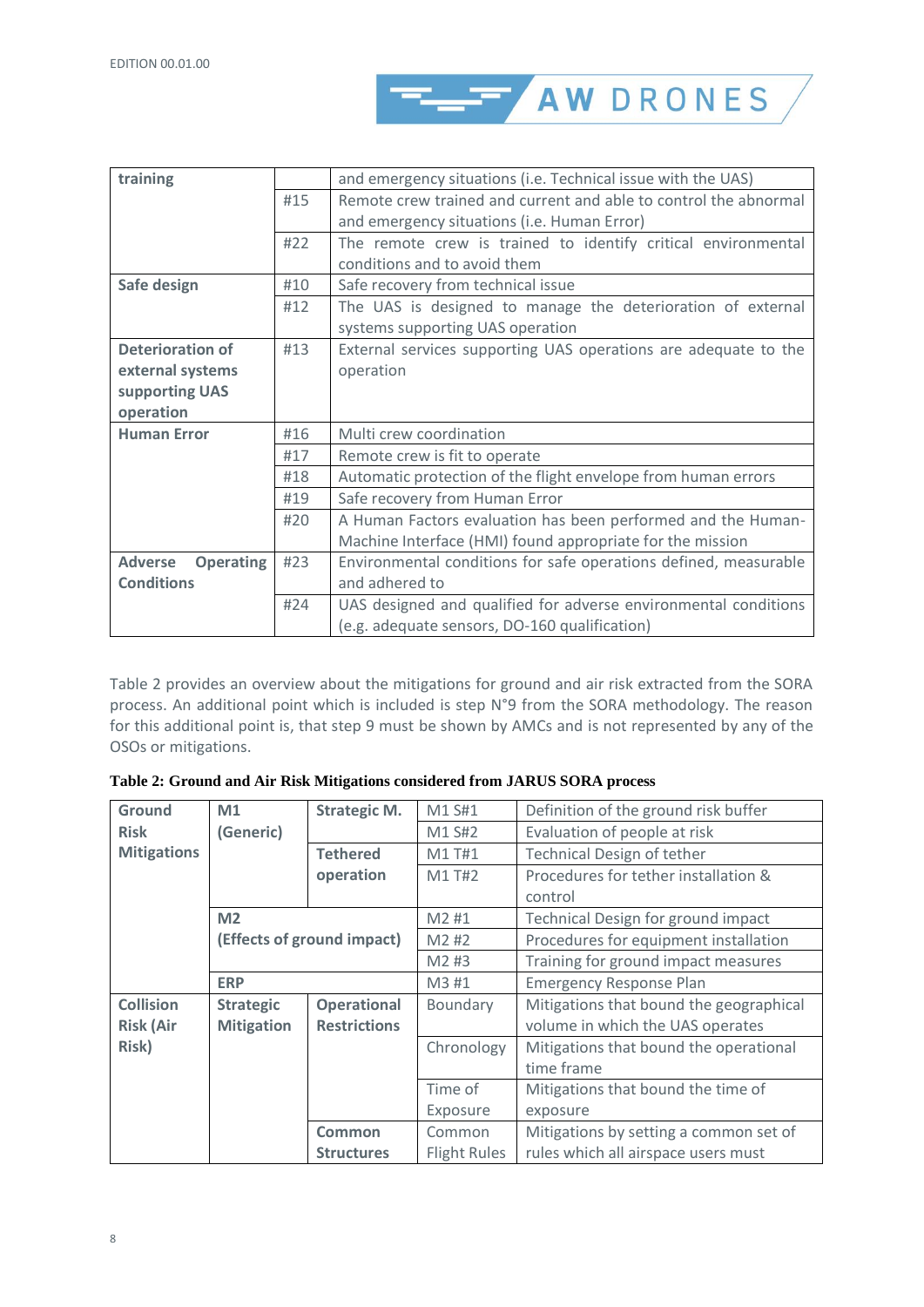|             |                                      | and Rules    |             | comply with                                                                                  |
|-------------|--------------------------------------|--------------|-------------|----------------------------------------------------------------------------------------------|
|             |                                      |              | Common      | Mitigations by controlling the airspace                                                      |
|             |                                      |              | Airspace    | infrastructure through, physical                                                             |
|             |                                      |              | Structure   | characteristics, procedures, and                                                             |
|             |                                      |              |             | techniques                                                                                   |
|             | <b>Tactical</b><br><b>Mitigation</b> | <b>VLOS</b>  | <b>VLOS</b> | Tactical mitigation with the remaining<br>well clear and avoiding collisions<br>requirements |
|             |                                      | <b>BVLOS</b> | Detect      | Define Detection with adequate                                                               |
|             |                                      |              |             | precision for the avoidance manoeuvre                                                        |
|             |                                      |              |             | (ARC-a to ARC-d)                                                                             |
|             |                                      |              | Decide      | Define Decide with adequate precision                                                        |
|             |                                      |              |             | for the avoidance manoeuvre (ARC-a to                                                        |
|             |                                      |              |             | ARC-d)                                                                                       |
|             |                                      |              | Command     | Define Command with adequate                                                                 |
|             |                                      |              |             | precision for the avoidance manoeuvre                                                        |
|             |                                      |              |             | (ARC-a to ARC-d)                                                                             |
|             |                                      |              | Execute     | Define Execute with adequate precision                                                       |
|             |                                      |              |             | for the avoidance manoeuvre (ARC-a to                                                        |
|             |                                      |              |             | ARC-d)                                                                                       |
|             |                                      |              | Feedback    | Define feedback loop with adequate                                                           |
|             |                                      |              | loop        | precision for the avoidance manoeuvre                                                        |
|             |                                      |              |             | (ARC-a to ARC-d)                                                                             |
| <b>SORA</b> |                                      |              | Contain-    | Containment requirements for adjacent                                                        |
| Step #9     |                                      |              | ment        | airspace and area considered                                                                 |

**AW DRONES** 

The mapping to the SORA process is the second step after the collection of the data. It is the basis for further assessment of the standards. The mapping of the standards is distributed among the project partners and merged by DLR. For each standard a partner is in the role of the 'responsible' who does the mapping and includes a short rationale to explain the decisions. This is done on a very high level and based on available data on the documents, like abstracts/summaries, table of contents and, if available, the actual content of the standards.

After the first iteration 298 standards (approximately 47%) were mapped to the requirements.

The current status is that 524 standards (approximately 80%) of the documents are mapped.

### <span id="page-12-0"></span>**Validation with EASA experts**

The data collection work was presented to EASA experts during a two day workshop [\[5\]](#page-18-12) during the first iteration of the document and a second workshop during the second iteration. However for the second workshop the focus was on the assessment data. The overall approach was shown during the plenary of the workshop and the data collection document was reviewed during group activities.

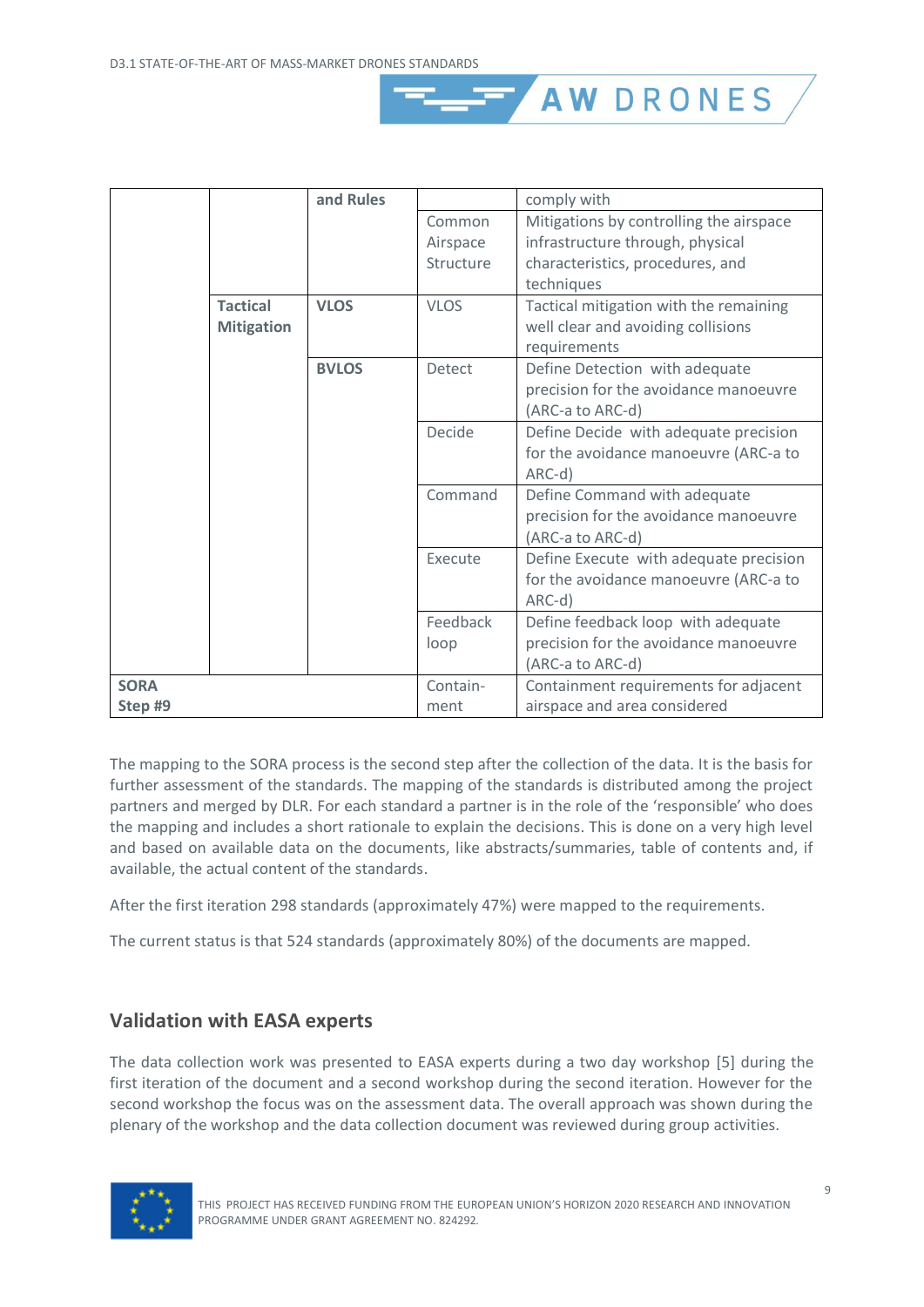

The structure and the approach of WP3 and WP4 were reviewed as well as feedback was given (to WP3) to the domains (resulting in the update to the presented keyword system), the completeness of the data (and standards were added) and the mapping.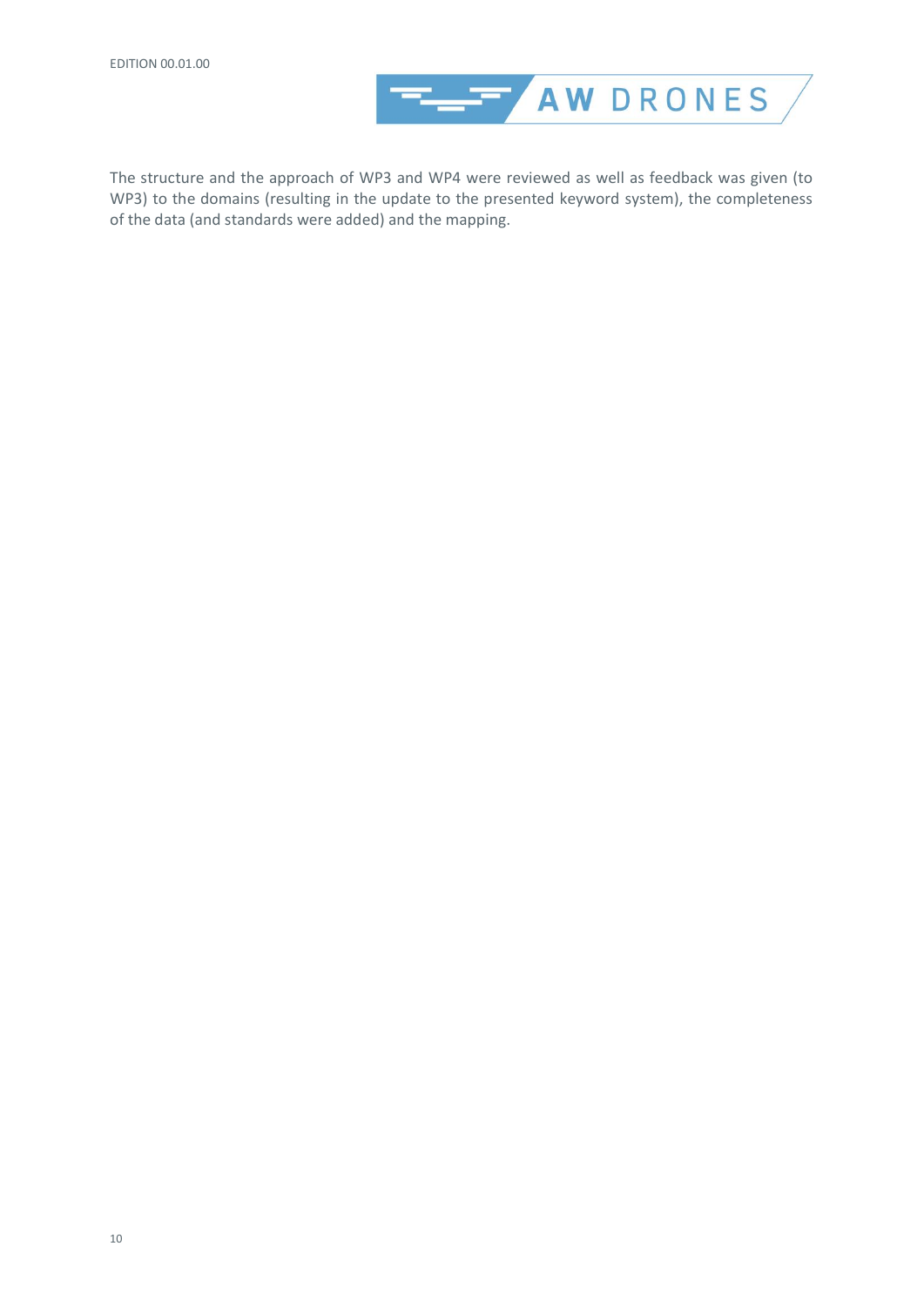# <span id="page-14-0"></span>**4. Mapping to U-Space requirements**

The second iteration of the data collection is supposed to include requirements coming from U-Space implementation and to connect the data collection to these requirements. In March 2020 EASA published its Opinion 01/2020 'High-level regulatory framework for the U-space' [\[11\]](#page-18-3) focusing on the possible architecture of U-Space and connected services. This document gives intended guidelines on a very high level and therefor only high level requirements may be identified. As Annex to this opinion a draft for the implanting regulation of U-Space structure was published following the same approach and going one step further to a 'technical' description. [Figure 4-1](#page-14-1) summarizes the documents used as input.

**AW DRONES** 



#### **Figure 4-1: Identification of U-Space requirements**

<span id="page-14-1"></span>In both documents chapters can be found giving requirements towards UAS operators as well as service providers. The requirements from the Annex were found to be more topic-like and closer to technical matters and were therefor primarily considered and expanded by requirements from the opinion itself. A large part of the requirements is directly connected to the planned U-Space services and gives content that shall be related to each service. Additionally there are few high-level requirements e.g. occurrence reporting.

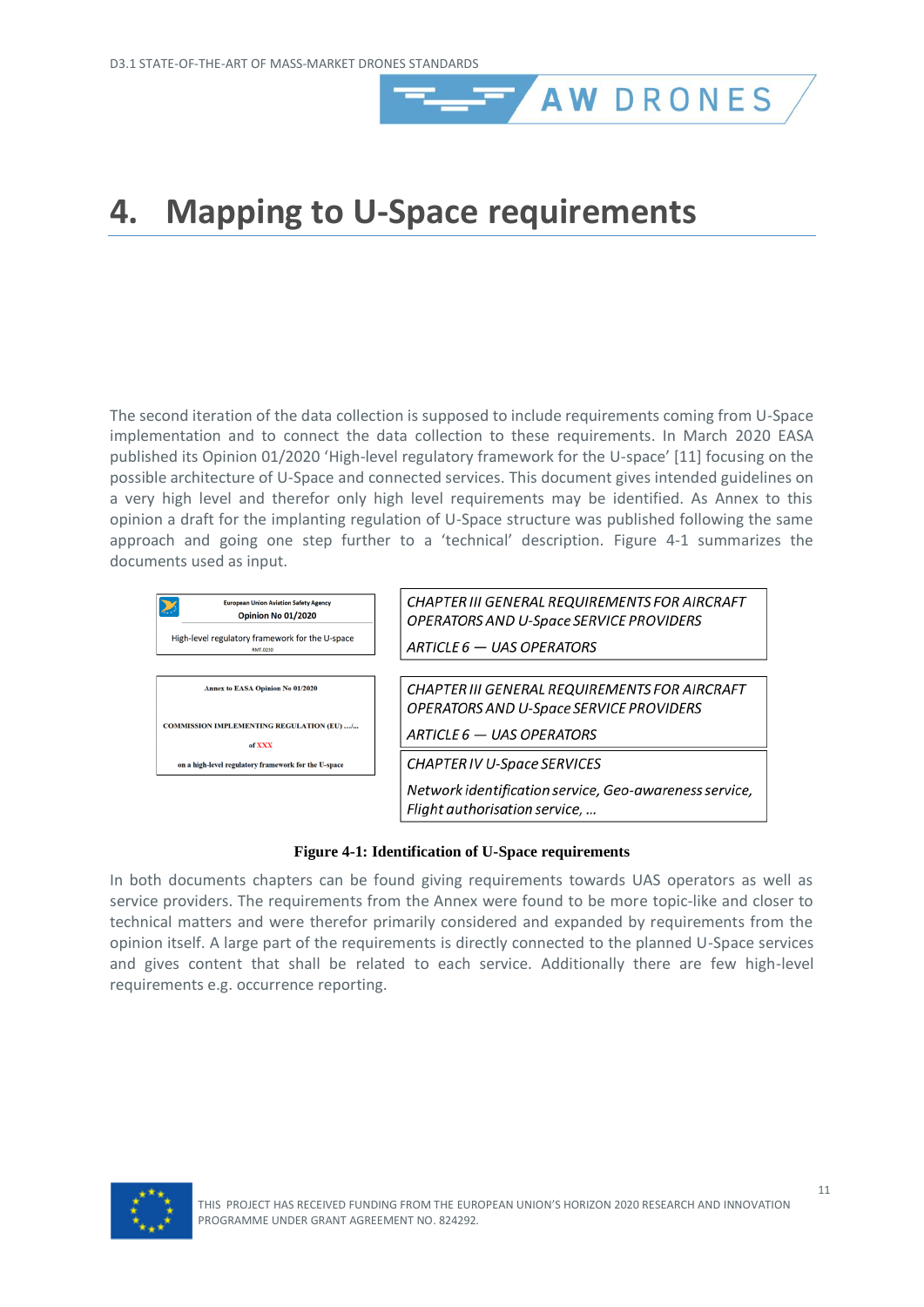

|                    |             | Data collection of drone (-related) standards                                                                      |                                                            |       |
|--------------------|-------------|--------------------------------------------------------------------------------------------------------------------|------------------------------------------------------------|-------|
| <b>General</b>     | <b>SORA</b> | <b>U-Space Requirements</b>                                                                                        |                                                            | ത     |
| <b>Data</b><br>$+$ | Req.<br>$+$ | <b>Services</b><br><b>Network identification service   Geo-awareness</b><br>service   Flight authorization service | <b>HLR</b><br><b>Contingency   Occurrence</b><br>Reporting | Edito |

<span id="page-15-0"></span>

The requirements found for the services where grouped and, together with the high level requirements added to the data collection document. A schematic with a detailed view on the subsections of the U-Space requirements is shown in [Figure 4-2.](#page-15-0)

The requirements included in the table are shown in more detail in [Table 3.](#page-15-1)

|                                     | Network Identification<br>Servic      | RemotelD, Message Publication,<br><b>Traffic Information</b>                    |
|-------------------------------------|---------------------------------------|---------------------------------------------------------------------------------|
|                                     | Geo-awareness Service                 | Operational Data, CIS, Airspace<br>Information                                  |
|                                     | Flight authorisation<br>service       | Flight authorisation, Restrictions &<br>De-confliction, Priorities              |
| <b>U-Space Service Requirements</b> | <b>Traffic information</b><br>service | Enroute Traffic (Position, Time,<br>Speed, Course, Status), Update<br>Frwquency |
|                                     | <b>Tracking service</b>               | Telemetry, Ground based<br>surveillance, Reporting, Recording,<br>Alerting      |
|                                     | Weather information<br>service        | Weather Information Data (Wind,<br>Visibility, Clouds, Temp.), Forecast         |
|                                     | Conformance monitoring<br>service     | Conformance Monitoring, Alertion                                                |
|                                     | <b>Common Information</b><br>Service  |                                                                                 |
|                                     | <b>Occurence Reporting</b>            |                                                                                 |
| <b>General U-Space Requirements</b> | Contingency &                         |                                                                                 |
|                                     | <b>Emergency Managament</b>           |                                                                                 |
|                                     | <b>Communication Service</b>          |                                                                                 |

<span id="page-15-1"></span>**Table 3: U-Space Service and General Requirements considered from EASA Opinion**

All standards connected to the U-Space and Aerodromes domains were mapped to the identified requirements and can act as an input for a more detailed view in WP4 context.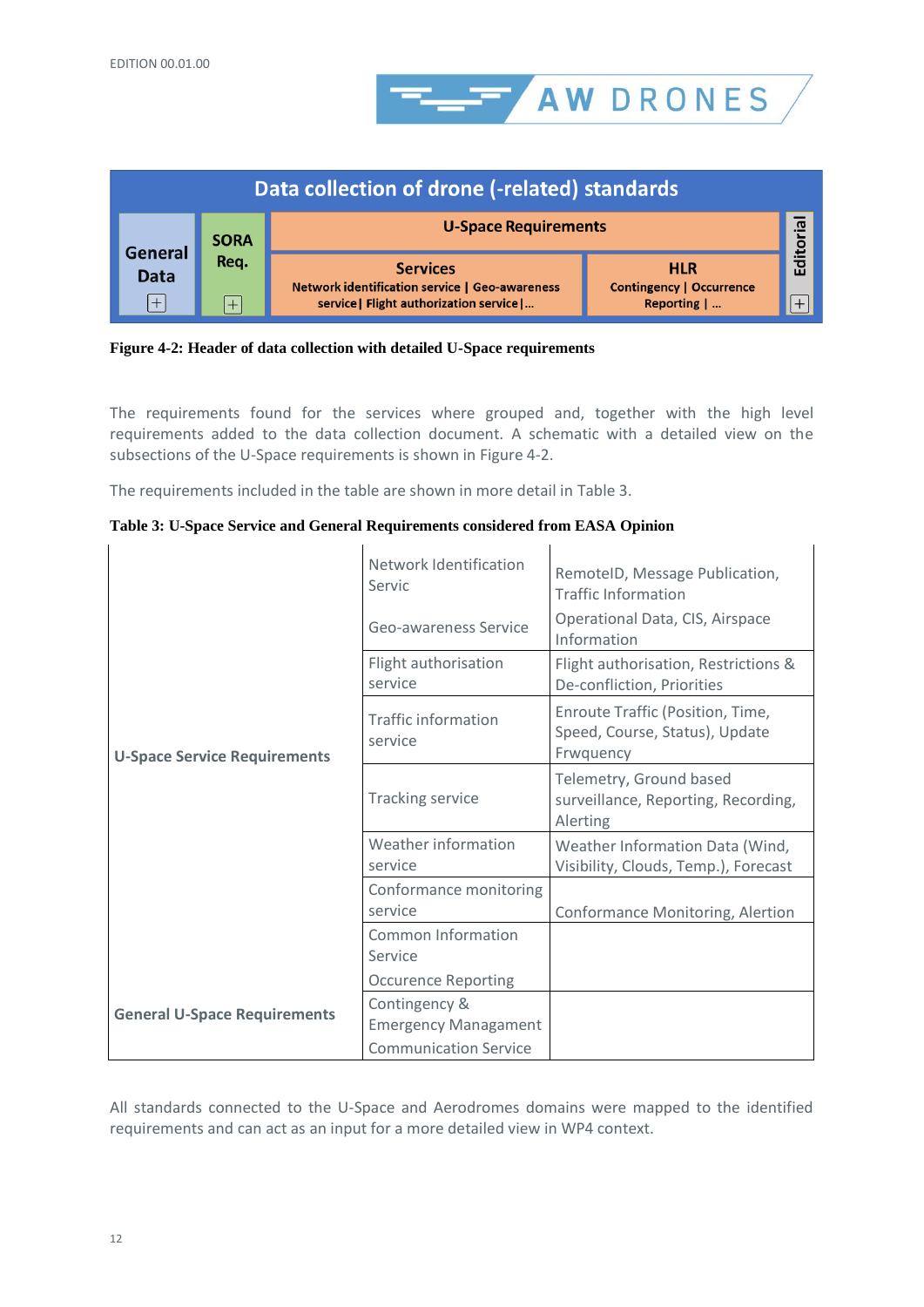# <span id="page-16-0"></span>**5. Incorporation of Assessment Data**

After the assessment on the standards was performed in WP4 to further study the fulfillment of SOEA requirements by the standards it was identified that it will be crucial to align the data from WP4 and WP3 and feedback the relevant information into the data collection document. It was therefore decided during project meetings, that the 'effectiveness to fulfill SORA req.' established in WP4 shall be included into the data collection table.

AW DRONES

Two sheets were added into the data collection document. The header of these sheets resemble the structure for assessment details in D4.1 and include each OSO for the first sheet and each mitigation and SORA step9 for the second sheet. The data below this header are the standards with one standard per line, like in the first sheet of the table. The overall header is too large to be shown here, bu[t Figure 5-1](#page-16-1) shows a section containing OSO3 as an example.



#### **Figure 5-1: Assessment data feedback to data collection**

<span id="page-16-1"></span>The feedback is included by all partners by entering the identified effectiveness in the table as partial, full, not required or out of scope. Additionally comments and identified gaps will be entered for each requirement. This process is currently ongoing and will be finalized in the third iteration.

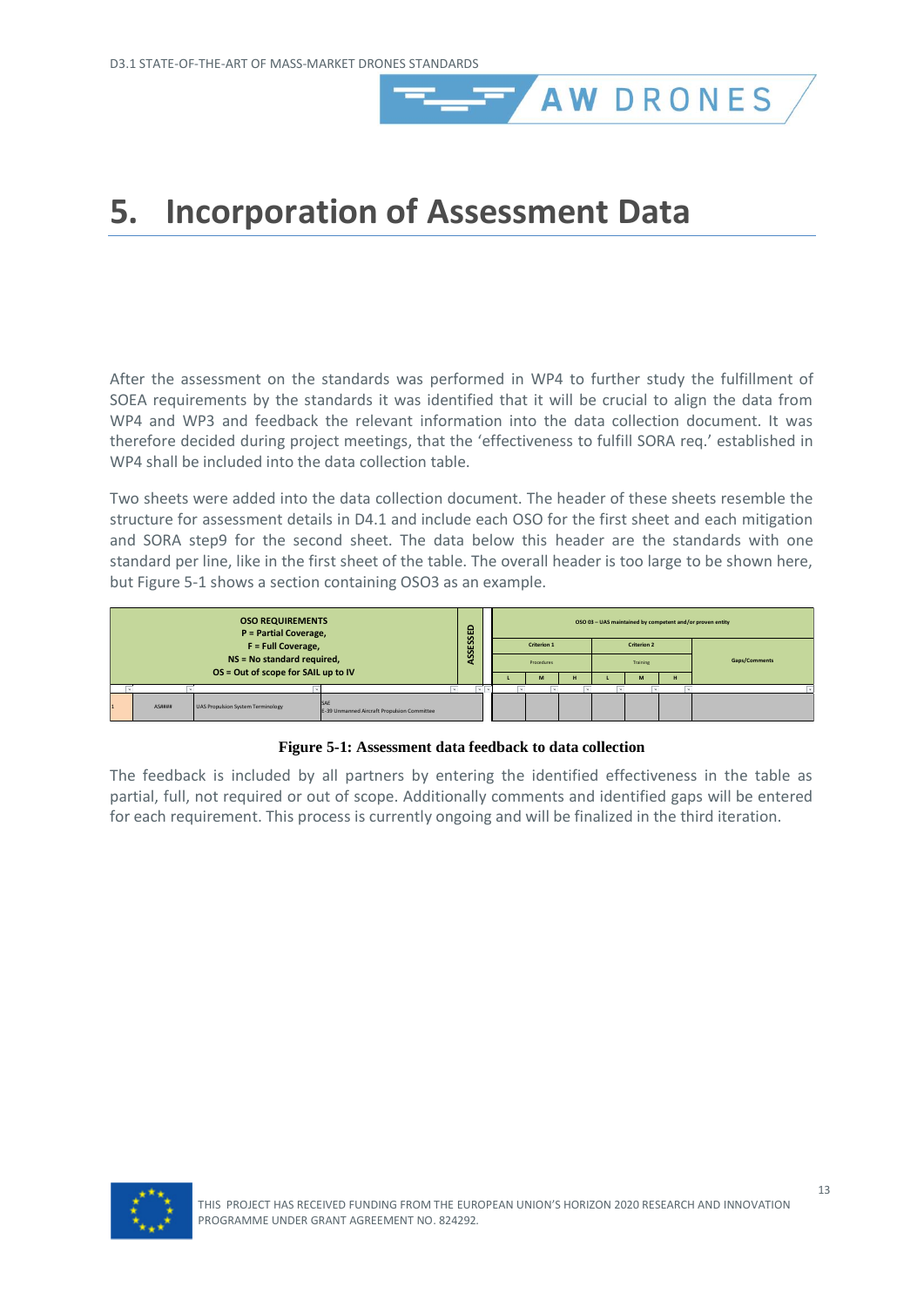

# <span id="page-17-0"></span>**6. Status and Outlook**

The collection of standards and the general data has been the first step of the work done. Currently there are more than 600 standards in the document. These standards were also categorized in the domains and subtopics to allow a first structuring.

SORA requirements were identified and large parts of the data were mapped against those requirements. Additionally this approach was expanded to cover the currently available U-Space requirements based on the EASA opinion. The mapping of the standards towards these requirements is completed. It must be regarded that there are far less standards that are appropriate to be applicable to U-Space.

The ongoing work is the inclusion of the WP4 assessment data into the data collection. When this is finished the next step will be to align the mapping that was the prior step to the assessment with the assessment results.

It is not appropriate to print here all pages of the data collection document. The complete Microsoft Excel version of the file is available online at [this link.](https://seafile.dblue.it/f/a3b17c673dba4a62a3de/?dl=1)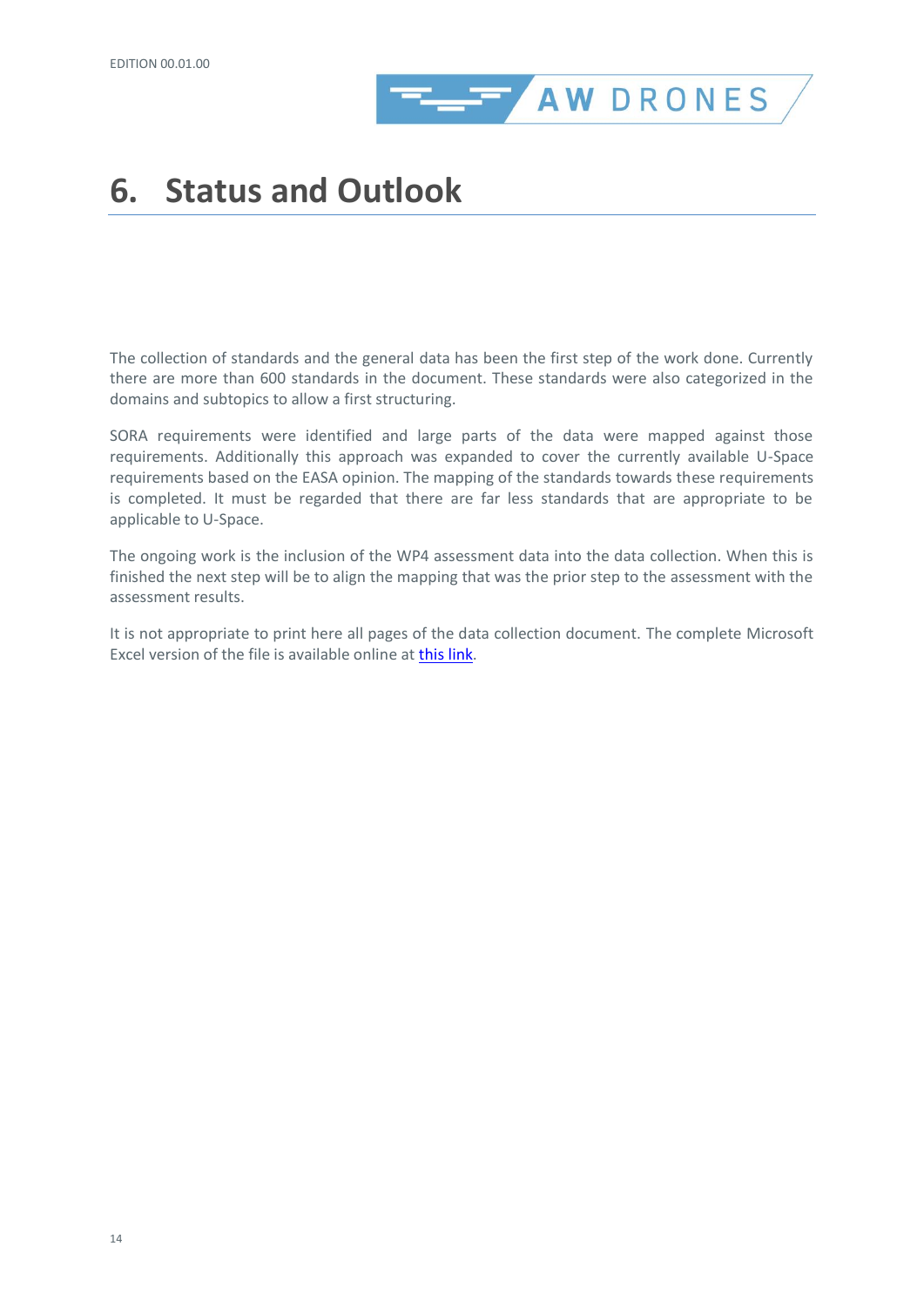### <span id="page-18-0"></span>**7. References**

- <span id="page-18-1"></span>[1] AW-Drones: Kick Off Meeting, 25<sup>th</sup> – 26<sup>th</sup> January 2019, Brussels - Final minutes
- <span id="page-18-2"></span>[2] EU Commission: Implementing Regulation (EU) 2019/947
- <span id="page-18-11"></span>[3] EU Commission: Delegated Regulation (EU) 2019/945
- <span id="page-18-6"></span>[4] AW-Drones: Grant Agreement
- <span id="page-18-12"></span>[5] AW-Drones: 1st Experts Review meeting, 6th-7th June 2019 EASA HQ, Cologne - Final minutes

AW DRONES

- <span id="page-18-5"></span>[6] EUSCG (EUROCAE): European UAS Standardization Rolling Development Plan (Available[: https://www.eurocae.net/media/1514/version-10-rdp\\_17\\_02\\_2018.pdf\)](https://www.eurocae.net/media/1514/version-10-rdp_17_02_2018.pdf)
- <span id="page-18-7"></span>[7] ANSI: Standardization Roadmap – For Unmanned Aircraft Systems, Version 1.0 (Available[: https://www.surveymonkey.com/r/TJTGZS9\)](https://www.surveymonkey.com/r/TJTGZS9)
- <span id="page-18-8"></span>[8] ASTM: Unmanned Aircraft Systems – A comprehensive solution (Available[: https://www.astm.org/COMMIT/ASTM%20UAS%20Roadmap-1.pdf\)](https://www.astm.org/COMMIT/ASTM%20UAS%20Roadmap-1.pdf)
- <span id="page-18-9"></span>[9] AW-Drones: D2.1 Methodology for structuring of collected technical rules, standards and procedures – first release
- <span id="page-18-10"></span>[10] JARUS: Guidelines on Specific Operations Risk Assessment (SORA) – V2.0
- <span id="page-18-3"></span>[11] EASA: Opinion No 01/2020 - High-level regulatory framework for the U-space, 13.03.2020 (Available: https://www.easa.europa.eu/document-library/opinions/opinion-012020)
- <span id="page-18-4"></span>[12] EASA: Annex to EASA Opinion No 01/2020 - COMMISSION IMPLEMENTING REGULATION (EU) on a high-level regulatory framework for the U-space, (Available: https://www.easa.europa.eu/document-library/opinions/opinion-012020)

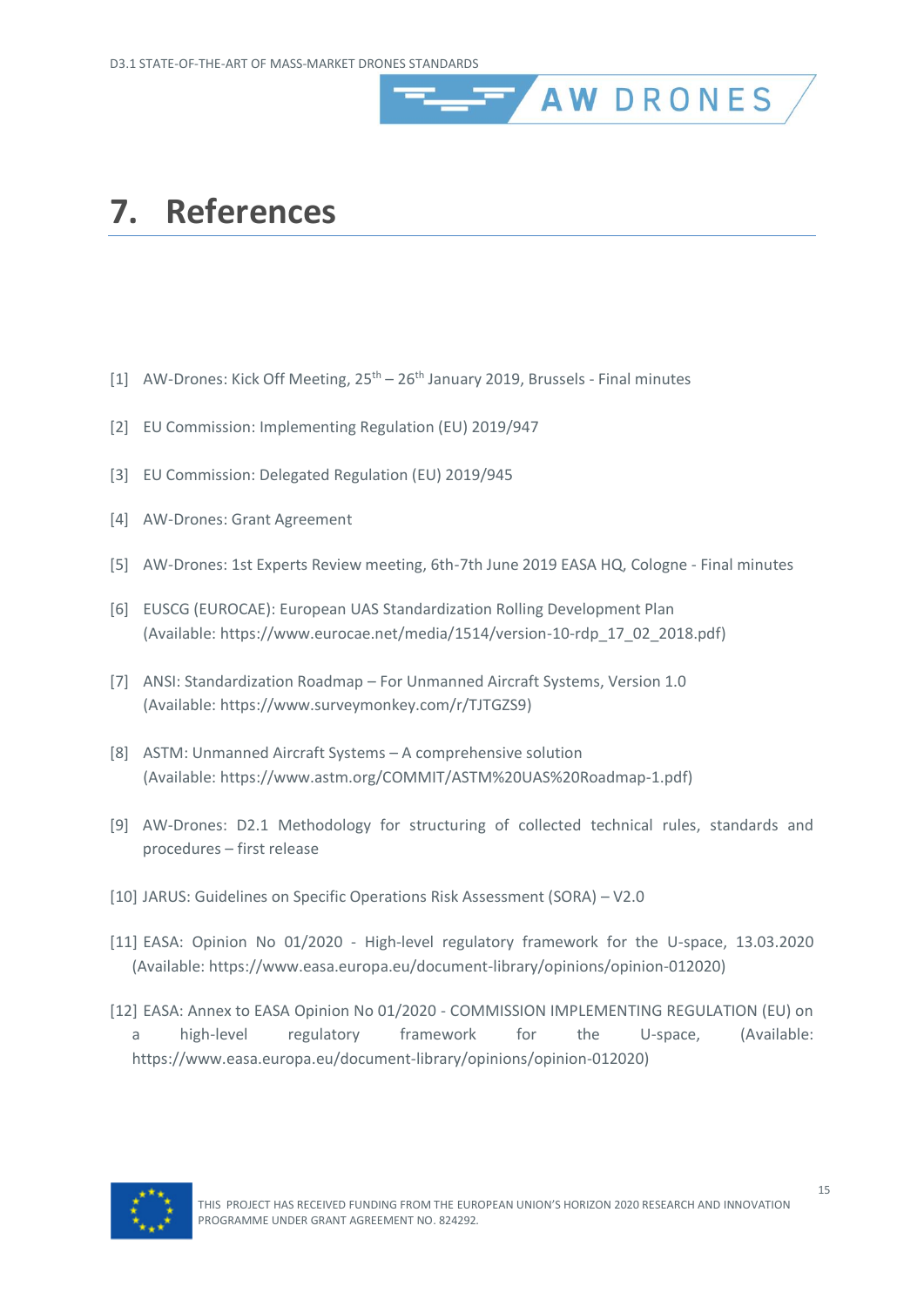

### <span id="page-19-0"></span>**Annex**

### **Table 4: Domains and keywords used for categorization**

| <b>Domains</b>                  | <b>Keywords Level 1</b>                                  | <b>Keywords Level 2</b>                                           |
|---------------------------------|----------------------------------------------------------|-------------------------------------------------------------------|
|                                 | Definitions                                              |                                                                   |
|                                 | Classification of UAS operations                         |                                                                   |
| General                         | <b>Classification of drones</b>                          |                                                                   |
|                                 | Manuals                                                  |                                                                   |
|                                 | Flight performance                                       |                                                                   |
|                                 | Limitations                                              |                                                                   |
|                                 | <b>Structures</b>                                        |                                                                   |
|                                 | Design & Construction                                    |                                                                   |
|                                 | Propulsion                                               |                                                                   |
|                                 | <b>Electrical System</b>                                 |                                                                   |
|                                 | Noise & Environment                                      |                                                                   |
|                                 | Level of Automation/Autonomy                             |                                                                   |
|                                 | Software Development Assurance                           |                                                                   |
|                                 | Airborne Electronic Hardware (AEH) Development Assurance |                                                                   |
|                                 | Remote Pilot Station                                     |                                                                   |
|                                 | Systems safety assessment                                |                                                                   |
| Initial                         | Accident/Incident investigation                          |                                                                   |
| Airworthiness<br>(at UAS level) |                                                          | Emergency capabilities & Health monitoring                        |
|                                 |                                                          | <b>ATS Communication</b>                                          |
|                                 |                                                          | Detect and Avoid                                                  |
|                                 |                                                          | Navigation                                                        |
|                                 | Systems & Equipment                                      | Lights                                                            |
|                                 |                                                          | Instruments                                                       |
|                                 |                                                          | Traffic surveillance (tracking)                                   |
|                                 |                                                          | Command and Control (C2) Link                                     |
|                                 |                                                          | Environmental qualification of Equipment<br>(Ground and Airborne) |
|                                 | Manuals                                                  |                                                                   |
|                                 | HMI                                                      |                                                                   |
|                                 | <b>Human Factors</b>                                     |                                                                   |
|                                 | Cyber-security                                           |                                                                   |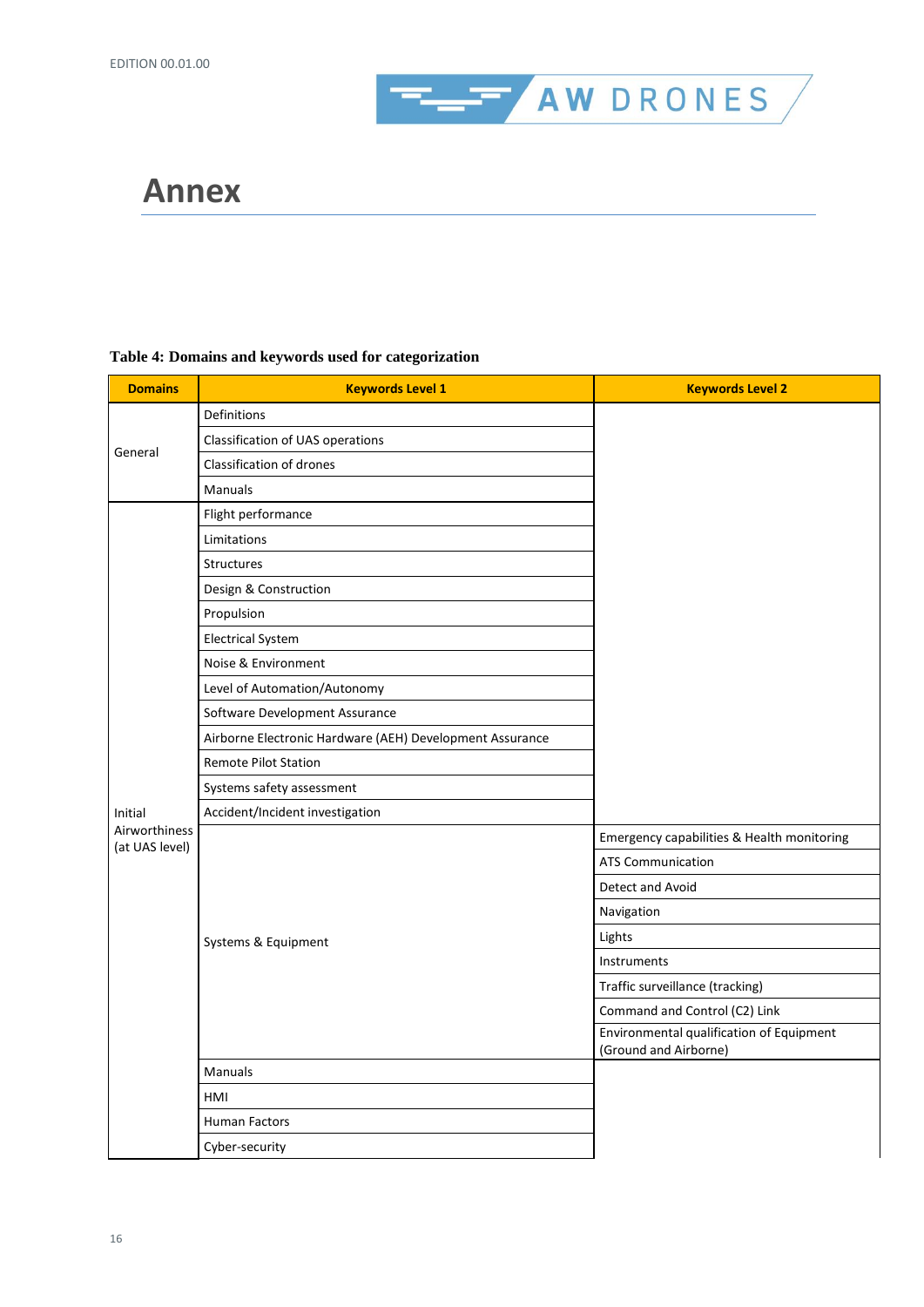

AW DRONES